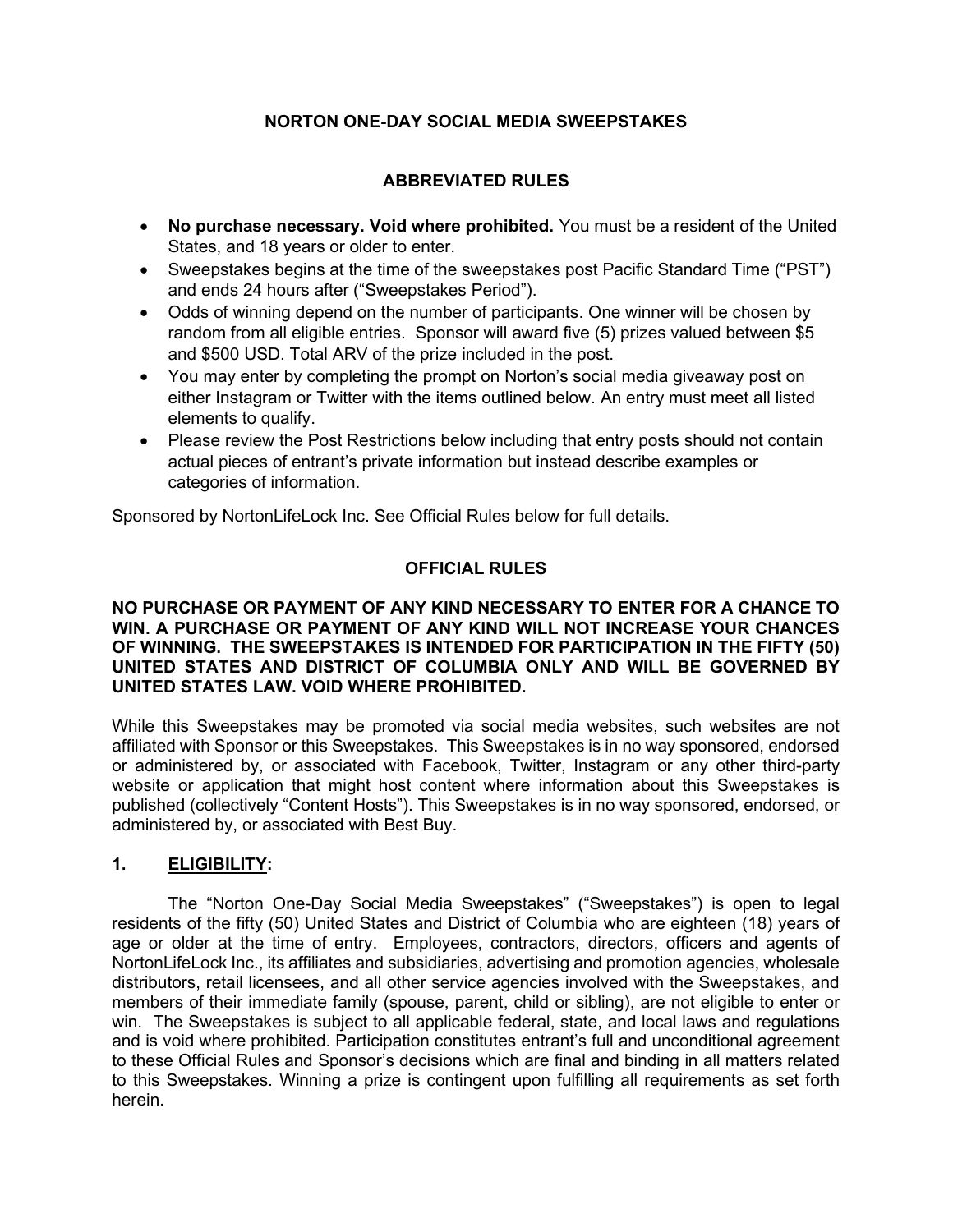### 2. SWEEPSTAKES PERIOD:

Sweepstakes begins at the time of the sweepstakes post Pacific Standard Time ("PST") and ends 24 hours after ("Sweepstakes Period"). Sponsor's computer is the official time keeping device for this Sweepstakes.

### 3. HOW TO ENTER:

To participate, entrants must have either an Instagram or Twitter account and it must be public so that posts are viewable to the Sponsor and its agents. Instagram and Twitter accounts are free but subject to terms: http://instagram.com/legal/terms/ and https://twitter.com/en/tos.

To enter the Sweepstakes, entrants must complete the prompt on Norton's social media giveaway post on either Instagram or Twitter with the items outlined below. An entry must meet all listed elements to qualify.

All Entries must be received and recorded during the Sweepstakes Period. No other forms of Entry are valid. Limit one Entry per person and per social media venue, will be considered. By posting an Entry, entrant agrees that it conforms to the Post Restrictions as defined below and that Sponsor, in its sole discretion, may disqualify you from the Sweepstakes if it believes that your Entry fails to conform to the Post Restrictions.

#### Post Restrictions:

- Entry posts should not contain actual pieces of entrant's private information but instead describe examples or categories of information;
- Entry posts must not contain material that violates or infringes another's rights, including but not limited to privacy, publicity or intellectual property rights;
- Entrant must have permission from all individuals that appear in the Entry posts (if any) to use their name and/or likeness in the Entry posts and to grant the rights set forth below.
- Entry posts must not disparage Sponsor, or any other person or party;
- Entry posts must not contain brand names or trademarks other than those owned by Sponsor;
- Entry posts must not contain material that is inappropriate, indecent, obscene, hateful, tortious, defamatory, slanderous, libelous or in violation of or contrary to the laws or regulations in any state where Entry is created;
- Entry posts must not contain material that promotes bigotry, racism, hatred or harm against any group or individual or promotes discrimination based on race, gender, religion, nationality, disability, sexual orientation or age.

# 4. SWEEPSTAKES DRAWING:

Potential will be selected in a random drawing to be held approximately 48-72 hours from the end of each Sweepstakes Period from among all eligible Entries received by Sponsor, whose decisions are final in all matters relating to this Sweepstakes. Odds of winning depend on the number of eligible Entries received.

### 5. WINNER NOTIFICATION: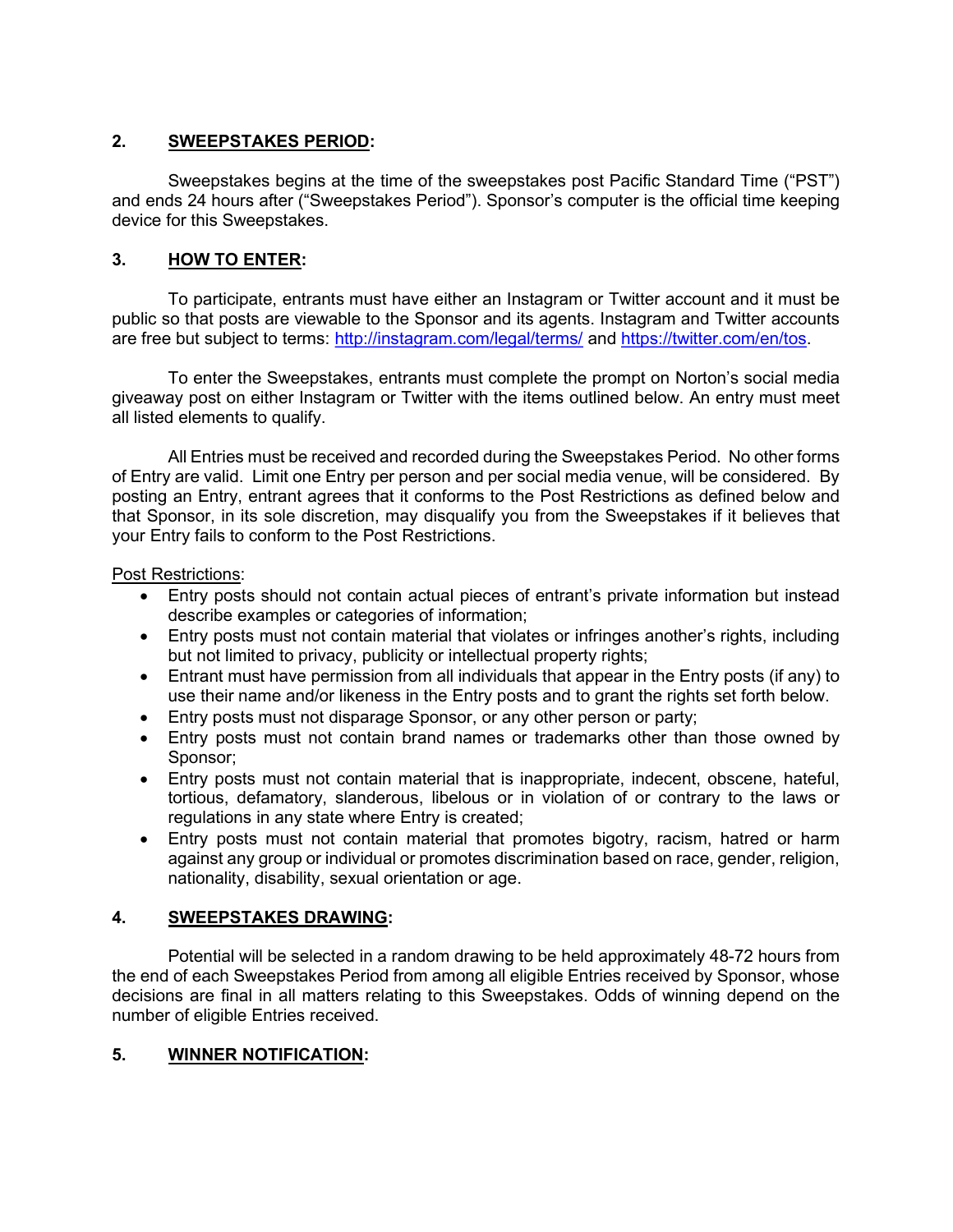All prizes will be awarded. Potential winner will be notified via direct message on either Twitter or Instagram and will be required to respond to the notification within forty-eight (48) hours indicating whether they can accept the prize. If a potential winner does not respond to the notification within the forty-eight (48) hour time period, prize will be forfeited and an alternate potential winner will be randomly selected. Any alternate potential winner selected will also be required to respond to the notification within the time frame stated above.

Potential winners may be required to complete, sign and return an affidavit of eligibility and liability and, unless prohibited by law, a publicity release to Sponsor or Sponsor's representative within forty-eight (48) hours of prize acceptance. Subject to verification of eligibility and compliance with the terms of these Official Rules, the potential winner will be declared an official winner of the Sweepstakes.

 In the event of noncompliance within any stated time period, the prize will be forfeited and an alternate potential winner will be randomly selected. Any alternate potential winner selected will also be required to adhere to the time periods described herein. Any prize notification or prize returned to the Sponsor or its agencies as undeliverable will result in disqualification and the awarding of that prize to an alternate potential winner.

 Released Parties (as defined below) are not responsible for suspended or discontinued Internet, wireless, or land-line phone service or a change in an entrant's email, phone number or mailing address which may result in a potential winner not receiving initial prize notification or their prize information.

#### 6. PRIZE DETAILS:

 Sponsor will award up to five (5) prizes valued between \$5 and \$500 USD per Sweepstakes. If a winner cannot accept the prize as specified, prize will be forfeited and will be awarded to an alternate winner. Any difference between stated value and actual value will not be awarded.

 If your prize includes a subscription to a Norton product, the subscription is for a one-year term, is subject to the subscription terms and conditions, requires a payment method for enrollment, and activation of annual subscription is required. If not canceled by the end of your subscription, your payment method will be billed and auto-renewing subscription will begin. You can cancel your subscription at my.norton.com. Your subscription may include product, service and /or protection updates and features that may be added, modified or removed subject to the acceptance of the Customer License and Services Agreement: https://www.nortonlifelock.com/us/en/legal/license-services-agreement/.

If winner cannot accept the prize as specified, prize will be forfeited and will be awarded to an alternate winner. Any difference between stated value and actual value will not be awarded.

Limit one (1) prize per person. Prizes will be fulfilled by kglobal LLC ("Agency") on behalf of Sponsor, are non-transferable and no cash equivalent or substitution of prize is offered, except at the sole discretion of Sponsor. Please allow up to eight (8) weeks for delivery. If a prize, or any portion thereof, cannot be awarded for any reason, Sponsor reserves the right to substitute prize with another prize of equal or greater value. Prize winner will be solely responsible for all federal, state and/or local taxes, and for any other fees or costs associated with the prizes they receive, regardless of whether it, in whole or in part, is used. Actual prize may vary.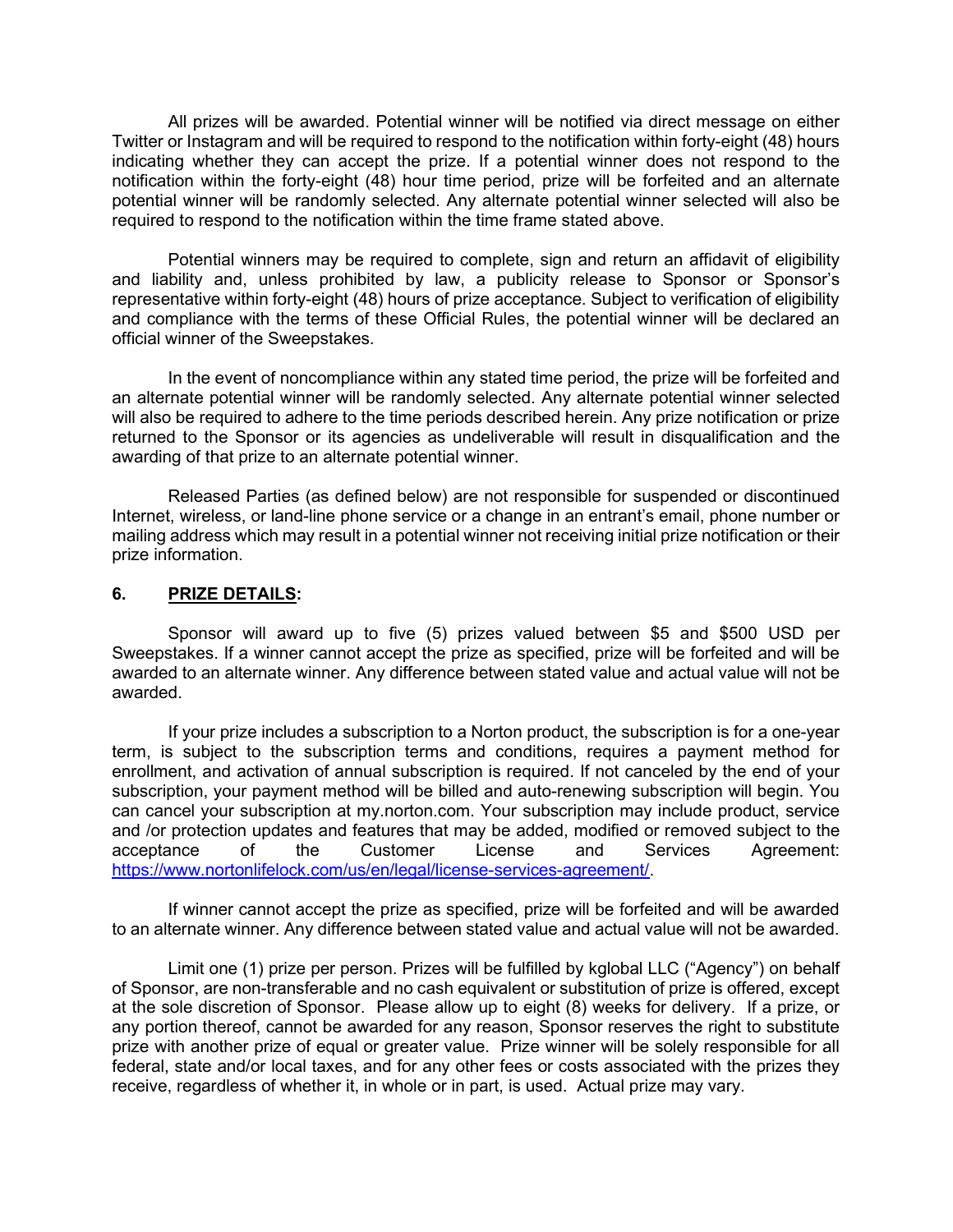Only the number of prizes set forth in these Official Rules will be awarded. In the event that a technical error or any other mistake, failure or discrepancy causes more than the stated number of prizes as set forth in these Official Rules to be promoted, available, noticed or claimed, Sponsor may award only the stated number of prizes by conducting a random drawing from among all legitimate, unawarded, eligible prize claims.

### 7. PUBLICITY:

Participants retain all ownership rights in submissions, however, with each submission, participant grants Sponsor, and its affiliates, a worldwide, non-exclusive, perpetual, royalty-free, fully-paid, sublicensable and transferable license to use, adapt, modify, publish, reproduce, distribute, prepare derivative works of, publicly display, and perform your submission, in whole or in part, in connection with this Sweepstakes and in connection with the marketing, advertising, and promotion of Sponsor products. Sponsor may also use your submission in connection with (i) retail marketing efforts, including trade show booths, catalogs, mailers, point of purchase, or other store displays; and (ii) e-commerce efforts, including Sponsor websites, in any media formats and through any media or social channels. Acceptance of prize offered constitutes permission for Sponsor to use winner's name, voice, biographical information and/or likeness for purposes of advertising and promotion without further compensation in all media now known or hereafter discovered worldwide and on the Internet without notice or review or approval as permitted by law.

### 8. RELEASE:

By accepting a prize or participating in this Sweepstakes in any manner, each entrant and winner agrees to release and hold Content Host, NortonLifeLock Inc., Sponsor's promotional partners and each of their respective parents, affiliates, subsidiaries, owners, officers, directors, employees, agents and representatives (collectively, the "Released Parties"), harmless from all losses, damages, rights, claims and actions of any kind resulting from this Sweepstakes or the acceptance, possession or use of any prize, including without limitation, personal injuries, death and property damage.

EACH ENTRANT AND WINNER WAIVES CALIFORNIA CIVIL CODE § 1542 (AND ALL SIMILAR LAWS OF ANY STATE OR TERRITORY OF THE UNITED STATES), WHICH READS: "A GENERAL RELEASE DOES NOT EXTEND TO CLAIMS WHICH THE CREDITOR DOES NOT KNOW OR SUSPECT TO EXIST IN HIS FAVOR AT THE TIME OF EXECUTING THE RELEASE, WHICH IF KNOWN BY HIM MUST HAVE MATERIALLY AFFECTED HIS SETTLEMENT WITH THE DEBTOR." EACH ENTRANT AND WINNER REPRESENTS AND WARRANTS FULL UNDERSTANDING OF, AND ACKNOWLEDGES THE SIGNIFICANCE AND CONSEQUENCE OF, WAIVER OF CALIFORNIA CIVIL CODE § 1542 (AND ALL SIMILAR LAWS OF ANY STATE OR TERRITORY OF THE UNITED STATES).

### 9. GENERAL CONDITIONS:

The Released Parties are not responsible for lost, late, misdirected, unintelligible, returned or undelivered entries, telephone calls, text messages, email, or for lost, interrupted or unavailable satellite, network, server, Internet Service Provider (ISP), Website, or other connections availability, accessibility or traffic congestion, miscommunications, failed computer, network, telephone, satellite or cable hardware or software or lines, or technical failure, or jumbled, scrambled, delayed or misdirected transmissions, computer hardware or software malfunctions, failures or difficulties, or other errors of any kind whether human, mechanical, electronic or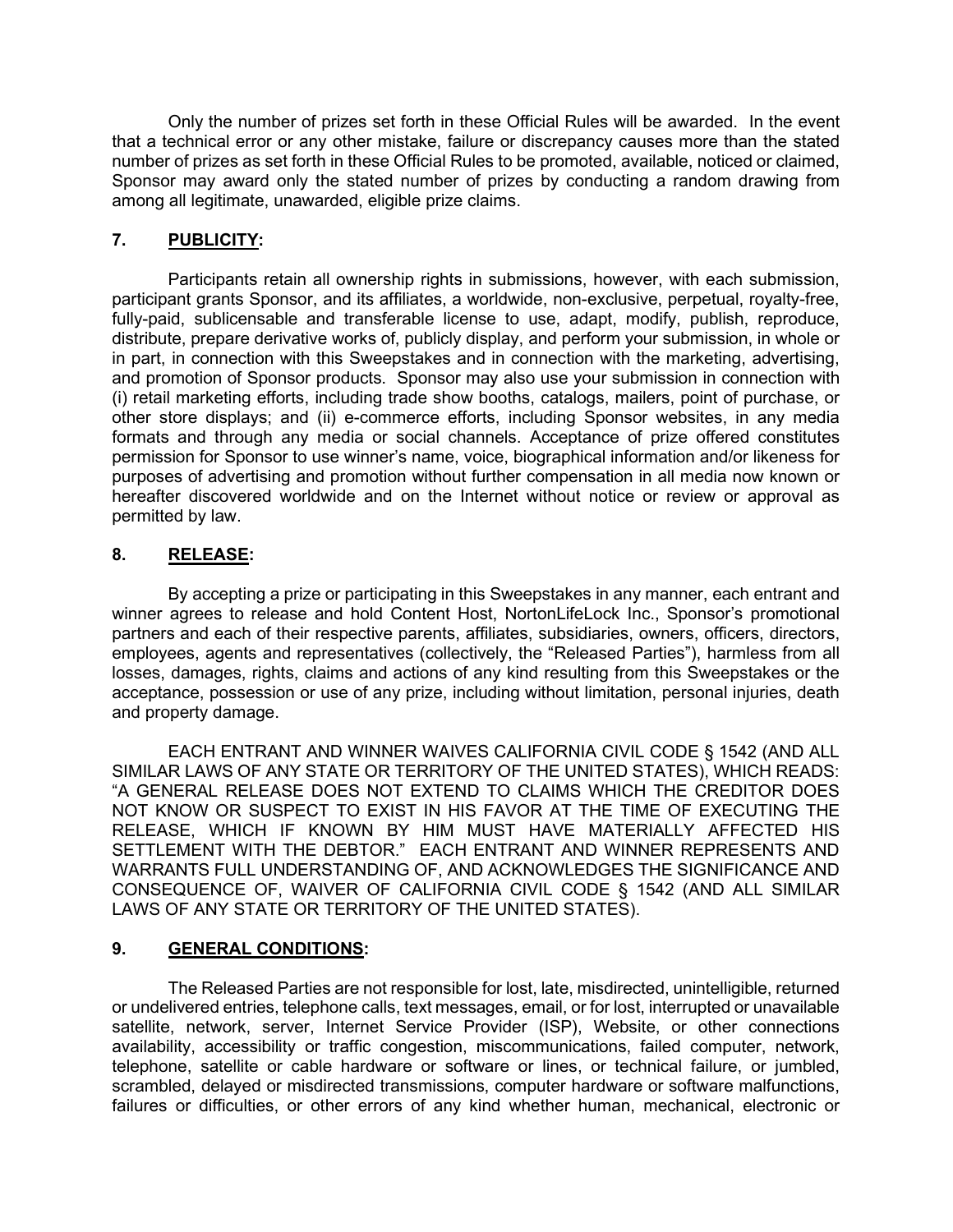network. Persons who tamper with or abuse any aspect of this Sweepstakes or Website, or act in violation of the Official Rules, or act in any manner to threaten or abuse or harass any person, or violate Website's terms of service, as solely determined by the Sponsor, will be disqualified. Released Parties are not responsible for any incorrect or inaccurate information whether caused by Website users, tampering, hacking, or by any of the programming or equipment associated with or used in this Sweepstakes or otherwise, and assumes no responsibility for any errors, omission, deletion, interruption or delay in operation or transmission or communication line failure, theft or destruction or unauthorized website access. Any use of robotic, macro, automatic, programmed or like entry methods will void all such entries, and may subject that entrant to disqualification. Released Parties are not responsible for injury or damage to participant's or any other person's computer or property related to or resulting from participating in this Sweepstakes. Should any portion of Sweepstakes be, in the Sponsor's sole opinion, compromised by virus, worms, bugs, unauthorized human intervention or other causes which, in the sole opinion of the Sponsor, corrupt or impair administration, security, fairness or proper play of this Sweepstakes, or submission of entries, Sponsor reserves the right at their sole discretion to suspend, modify or terminate the Sweepstakes, and randomly select the winner from valid entries received prior to action taken, or otherwise as may be deemed fair and equitable by the Sponsor. In the event of a dispute regarding the identity of an online entrant, the authorized subscriber of the email address used to enter will be deemed to be the entrant, and must comply with these rules. The authorized account subscriber is the natural person who is assigned the email address by the ISP or other organization responsible for assigning email addresses. All materials submitted become the property of NortonLifeLock Inc. and will not be returned. To the maximum extent allowed by law, in no event will Released Parties be responsible or liable for any damages or losses of any kind, including indirect, incidental, consequential or punitive damages arising out of this Sweepstakes. SOME JURISDICTIONS DO NOT ALLOW THE LIMITATION OR EXCLUSION OF LIABILITY FOR INCIDENTAL, CONSEQUENTIAL, OR OTHER DAMAGES; AS A RESULT, THE ABOVE LIMITATIONS OR EXCLUSIONS MAY NOT APPLY TO YOU, AND THE FOREGOING PARAGRAPHS SHALL NOT APPLY TO A RESIDENT OF NEW JERSEY TO THE EXTENT DAMAGES TO SUCH NEW JERSEY RESIDENT ARE THE RESULT OF SPONSOR OR NEGLIGENT, FRAUDULENT OR RECKLESS ACT(S) OR INTENTIONAL MISCONDUCT.

### 10. DISPUTE RESOLUTION:

All issues and questions concerning the construction, validity, interpretation and enforceability of these Official Rules, or the rights and obligations of the entrant, and Sponsor in connection with the Sweepstakes, or any claim or dispute that has arisen or may arise between you and Sponsor, shall be governed by, and construed in accordance with, the laws of the State of California without giving effect to any choice of law or conflict of law rules. All participants consent to the jurisdiction and venue in Santa Clara County, California, U.S.A.

# 11. PRIVACY POLICY:

Information collected in connection with this Sweepstakes is subject to Sponsor's Privacy Policy: https://www.nortonlifelock.com/us/en/privacy/global-privacy-statement/. Sponsor will retain the personal information for a period reasonably necessary for the purpose of administering and managing the Sweepstakes. If you are verified as a prize winner, your first name, last initial, city and state will be included in a publicly available winner's list. In the event that a participant does not want Sponsor to use such information, participant will not participate in the Sweepstakes.

# 12. SPONSOR/AGENCY: